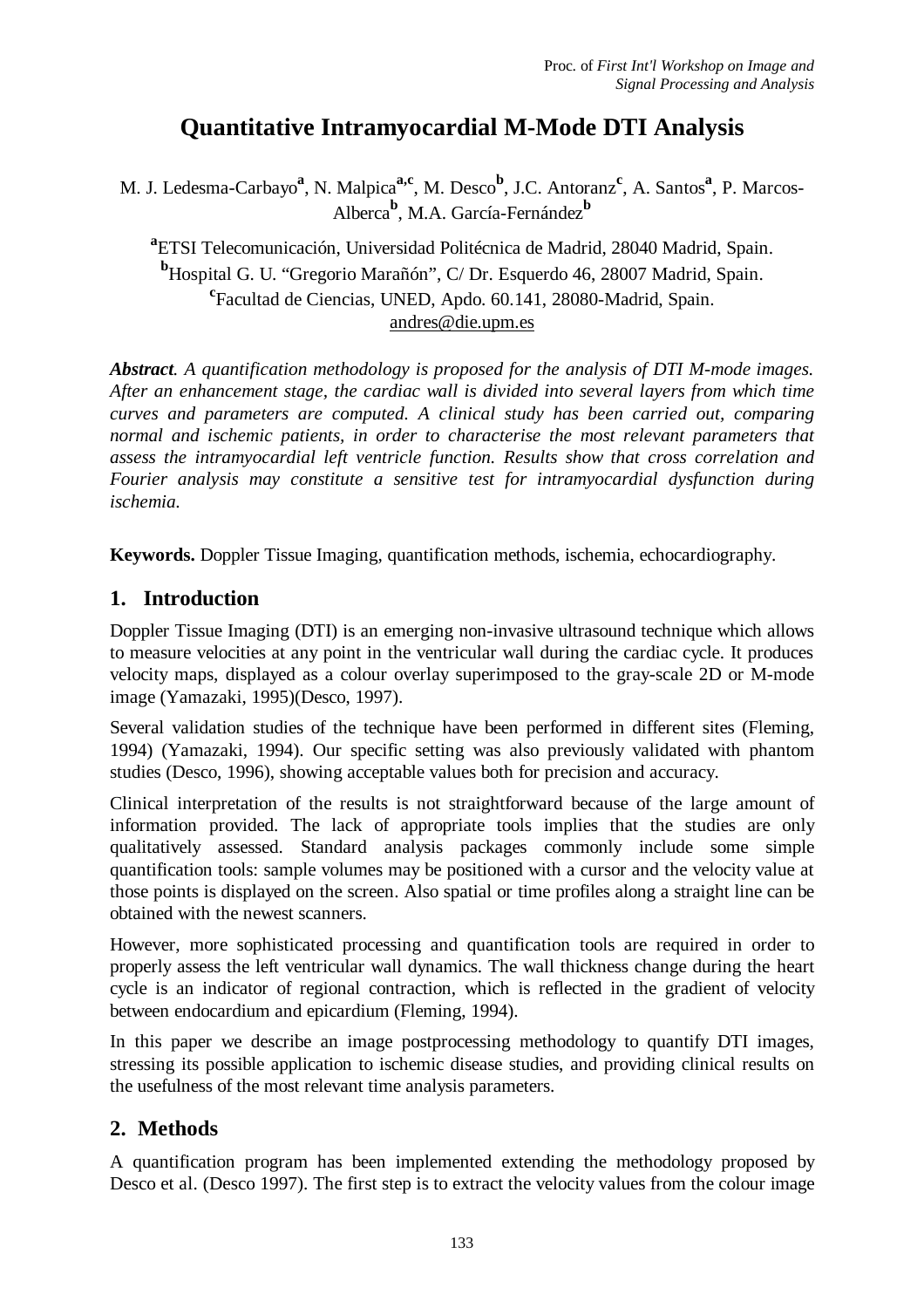through colour decoding. Once we have the velocity information some post processing is necessary to correct one of the main problems in DTI ultrasound techniques, the so-called black spots or black zones. Average cycle calculation is proposed in order to reduce statistical noise. Anatomical regions are then defined by dividing the endocardial wall in several layers and time velocity profiles in the layers are computed. As a final step, a time analysis is performed over the time curves to extract single figures that assess the viability of the cardiac wall.

In the following sections, the analysis steps are described more in detail.

### **2.1. Colour decoding**

Colour Doppler images acquired with most of the current scanners consist of a true colour image or a colour overlay over the greyscale image. The velocity information is coded in the RGB components through a colour table, which is displayed on the screen. Unfortunately even standard image formats such as DICOM do not usually include the look-up table, that must be provided externally or extracted from the image itself.

### **2.2. Image enhancement.**

The existence of black spots -usually small in size- which do not actually correspond to low velocities is a very common artefact in DTI imaging. This effect degrades noticeably the quality of quantitative data and curves drawn from the images. We use a selective median filtering algorithm, which fills these black spots without altering the remaining valid pixels.



**Figure 1**. Image enhancement through a selective median filter. *Left:* original image. *Right:* filtered image. Details are shown to see the difference.

The first step is to calculate a median filtered version of the original image (adjustable kernel size, usually 5x5). Then a new image is built with the filtered values replacing the original ones for those points whose value in the initial image is significantly lower than their homologous in the filtered one, thus filtering only the areas affected by the artefact. Figure 1 shows an example of an image before and after the filter is applied.

# **2.3. Cycle averaging.**

Averaging improves the signal-to-noise ratio. The ECG is used as reference to cycles. The time averaging algorithm takes into account only those points that have velocity information above a threshold, thus avoiding the effect of possible black spots.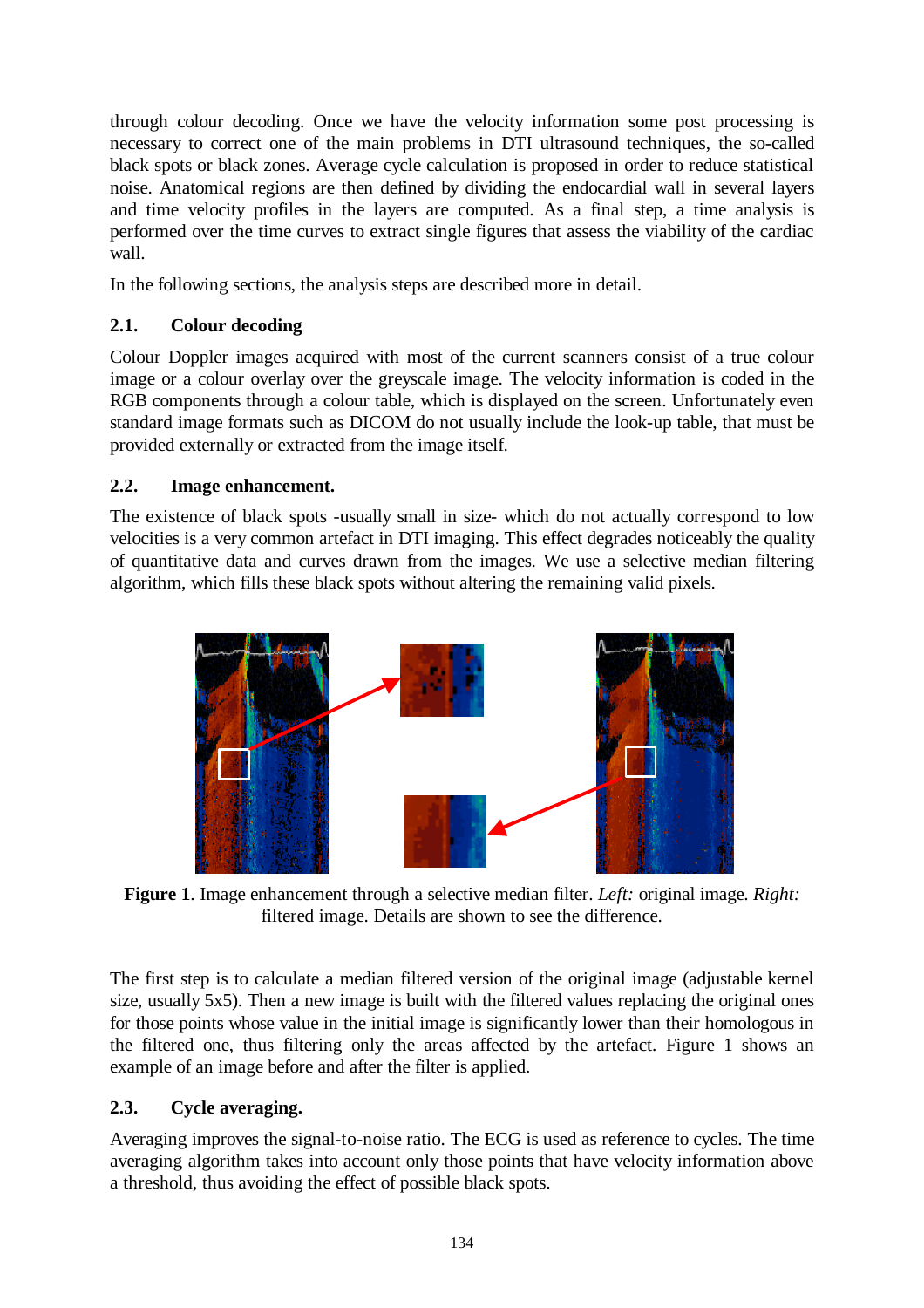#### **2.4. Anatomical ROI definition.**

To perform the analysis, the cardiac wall is segmented into several layers. The clinician is provided with an assisted interactive drawing tool, based on spline curves, that allows an easy depiction of the cardiac wall borders without much user interactivity. Once the endocardial and epicardial limits are defined, the wall is automatically divided into a number of parallel layers (usually from 3 to 6) for which separate calculations are performed. Some echo scanners provide the feature of acquiring both DTI and greyscale images simultaneously: in this case segmentation can be performed on the greyscale image and then exported to the DTI image. As shown in fig. 2, the anatomic information is much clearer in the greyscale image.



**Figure 2**. Anatomical ROIs definition. Gray scale image (*left*) is used to define the endocardial and epicardial limits. The cardiac wall is divided into 3 layers to be studied separately. Segmentation is exported to the DTI image (*right*).

#### **2.5. Time curves.**

Mean velocity in the different layers and velocity gradient between the endocardium and epicardium, are calculated and graphically represented (Fig 3).

Two different gradient calculation methods have been described in the literature. Fleming *et al.* defined velocity gradient as the unitary spatial rate of change of velocity under the assumption that velocity gradients are linear across the myocardium (Fleming, 1994):

$$
Velocity Gradient = \frac{-dW}{dt} * \frac{1}{W}
$$

being W, the wall thickness.

Uematsu *et al.* proposed another calculation method as the difference in myocardial velocity between the endocardium and the epicardium, divided by myocardial wall thickness, (Uematsu, 1995):

$$
G = (V_{end} - V_{epi})/W
$$

W being the wall thickness, and V<sub>end</sub>, V<sub>epi</sub> the true endocardium and epicardium velocities.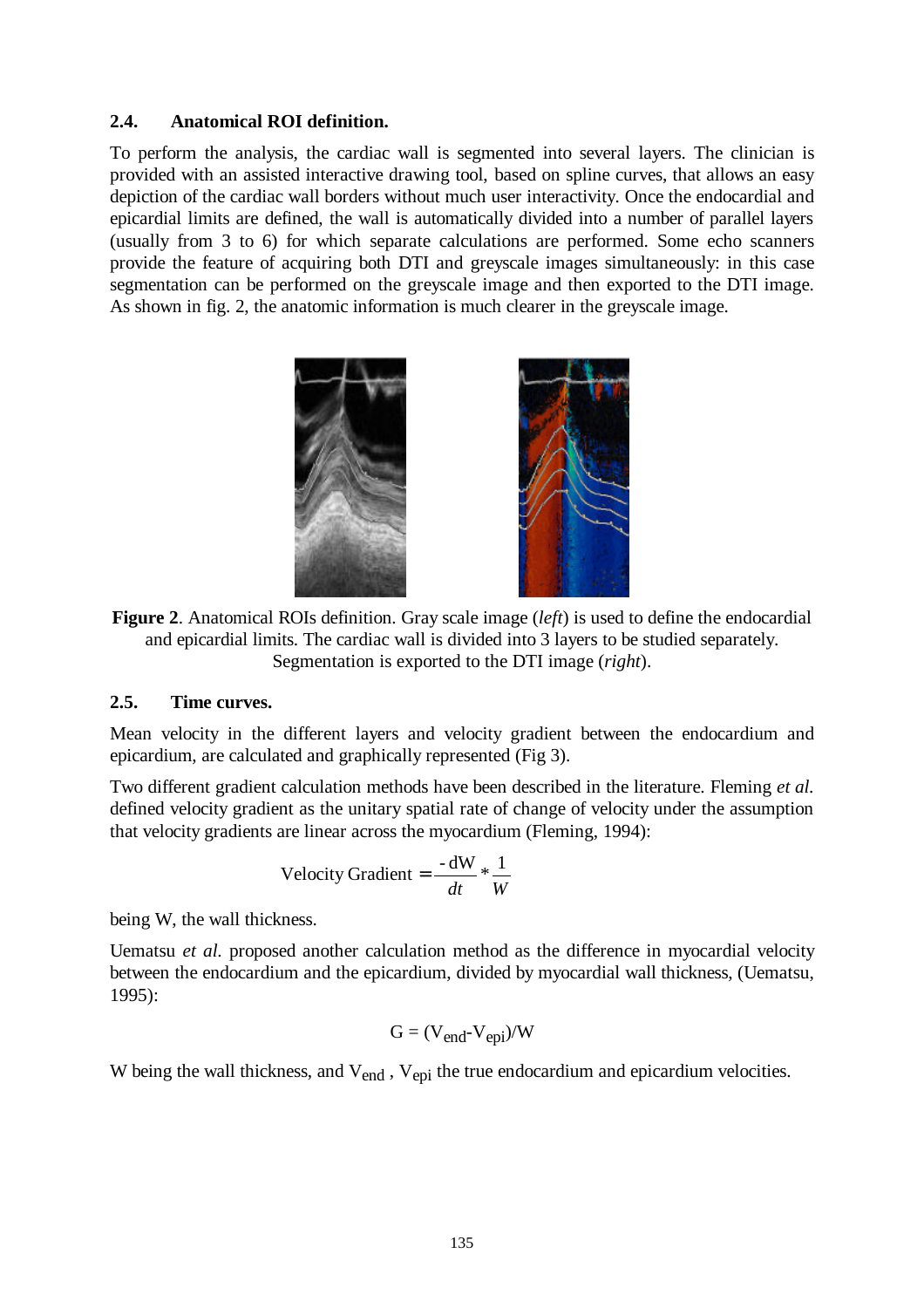

**Figure 3**. Time course mean velocity curves from three layers of the heart wall. The results from the two described gradient calculation methods are also represented.

#### **2.6. Temporal analysis.**

Temporal analysis is performed on the velocity and gradient curves in order to obtain significant single figures to assess the viability of the cardiac wall. The methods proposed are based on Cross-Correlation and Fourier Analysis.

Cross Correlation function is calculated on each curve with respect to the pulse that represents the ideal mechanical systole (fig. 4). Two parameters are extracted: maximum cross correlation coefficient (*CC*) and the time delay (*Delay*), defined as the time shift at which maximum correlation is obtained. Precision of the analysis is checked using the correlation value and its peak width (fig. 4): if cross correlation is too low or the peak too wide data are discarded.



**Figure 4**. *Left:* representation of the ideal mechanical systole over the curves. *Right:* graphic representation of the cross-correlation results. The peak width is marked as the analysis accuracy indicator.

From the Fourier decomposition two parameters are extracted: first harmonic amplitude (*Amplitude*) and phase (*Phase*) expressed in ms.

Other parameters obtained are: Systolic Average Velocity (*SAV*), Systolic Maximum Velocity (*SMV*), Diastolic Average Velocity (*DAV*), Diastolic Maximum Velocity (*DMV*).

Cross correlation between the inner and outer layers is also computed.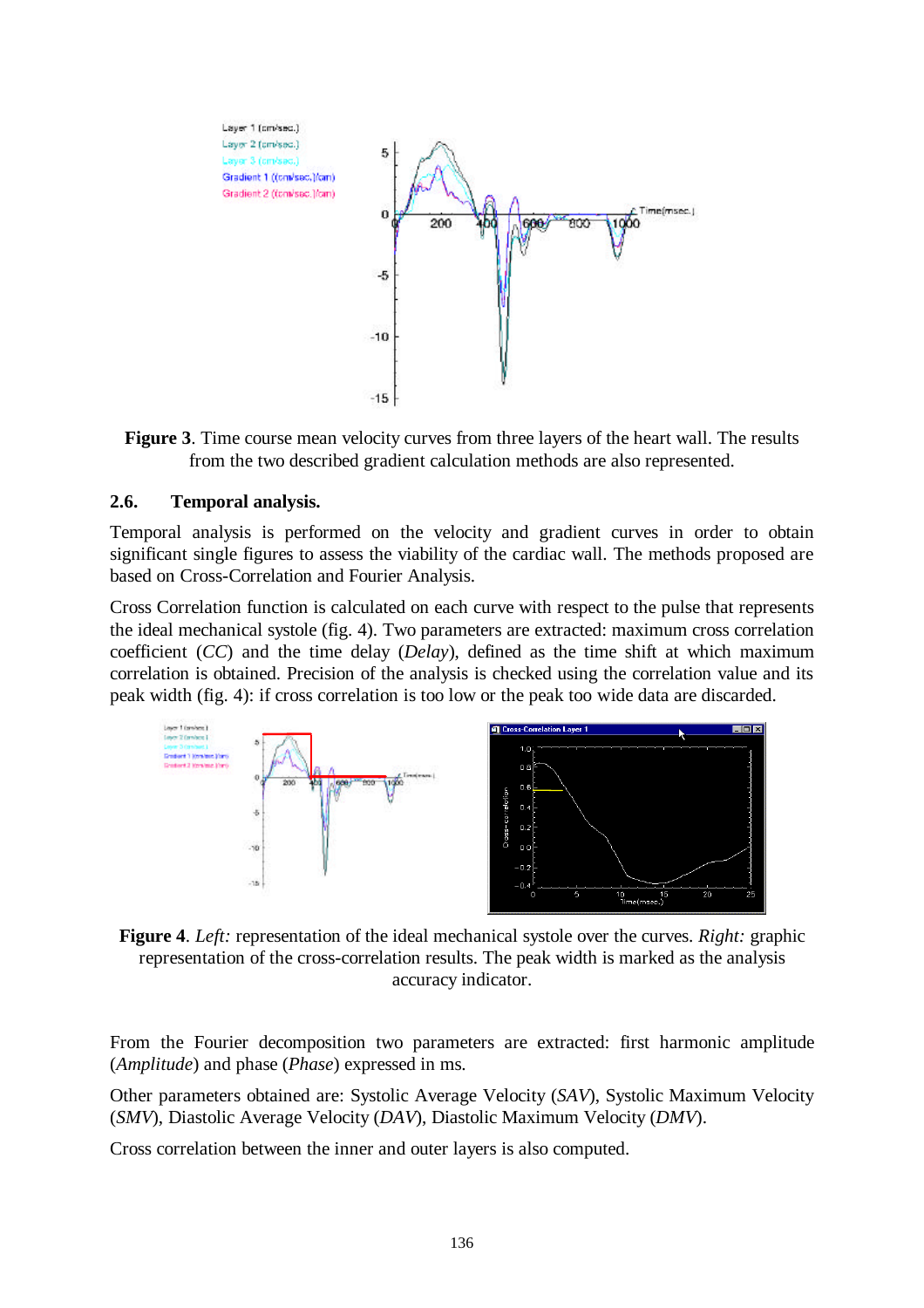### **2.7. Experimental Setting**

DTI studies were performed on an ACUSON Sequoia scanner. Both colour DTI and greyscale M-mode images were acquired. Images were transferred to a PC by a magnetic optical disk in DICOM format and were analysed with experimental software that integrated all the steps proposed.

A validation study was performed acquiring data from the left ventricle postero-inferior wall in 10 normal volunteers and 10 ischemic patients with abnormal contractility (hipokinesia or akinesia). Velocity and transmural gradient waveforms from three myocardial layers were obtained and analysed with the methodology proposed.

### **3. Results and Discussion**

Image enhancement proved to be effective providing smoother curves. Images themselves appear less noisy as shown in fig. 3. Time averaging process also produced a considerable statistical noise reduction, incrementing quantification accuracy.

Table 1 shows the time analysis results after dividing the wall into three layers. It can be seen that the cross-correlation and the phase parameters show significant differences between normal and ischemic patients in all cases. Maximum systolic and diastolic velocities also decrease significantly in endocardium and mesocardium.

| <b>Table 1.</b> Results from the analysis of 10 normal and 10 ischemic patients. Parameters are |
|-------------------------------------------------------------------------------------------------|
| described in section 2.6. Data as mean value $\pm$ SEM. Asterisk indicates $p \le 0.05$ (Mann-  |
| Whitney)                                                                                        |

|              | Endocardium      |                     | Mesocardium       |                   | Epicardium        |                   |
|--------------|------------------|---------------------|-------------------|-------------------|-------------------|-------------------|
|              | Normal           | <b>Ischemic</b>     | Normal            | <b>Ischemic</b>   | Normal            | <b>Ischemic</b>   |
| <b>CC</b>    | $0.74 \pm 0.02$  | $0.80 \pm 0.01$ *   | $0.75 \pm 0.02$   | $0.82 \pm 0.01$ * | $0.77 + 0.02$     | $0.83 \pm 0.01$ * |
| Delay        | $16.82+9.0$      | $25.50+8.70$        | $7.88 \pm 3.19$   | 20.64±6.40        | $5.92 \pm 1.94$   | $16.93 + 5.17$    |
| <b>Phase</b> | $110.20 \pm 8.3$ | 147.64±12.9 *       | $106.91 \pm 11.1$ | 145.23±10.2 *     | $106.74 \pm 12.0$ | $140.01 + 9.8$    |
| Amplitude    | $1.44 \pm 0.08$  | $1.33 \pm 0.13$     | $1.46 \pm 0.11$   | $1.30+0.14$       | $1.04 \pm 0.07$   | $1.13 \pm 0.13$   |
| S.A.V.       | $3.25 \pm 0.19$  | $2.63 \pm 0.43$ *   | $3.27 \pm 0.20$   | $2.68 + 0.45$     | $2.27 \pm 0.13$   | $2.28 \pm 0.36$   |
| S.M.V.       | $5.70+0.25$      | 4.64 $\pm$ 0.69 $*$ | $5.16 \pm 0.28$   | $4.37 \pm 0.65$   | $3.76 \pm 0.23$   | $3.89 + 0.53$     |
| D.A.V.       | $-1.79+0.14$     | $-1.69 + 0.17$      | $-1.80+0.16$      | $-1.70+0.16$      | $-1.36+0.12$      | $-1.56+0.18$      |
| D.M.V.       | $-10.56 \pm 1.0$ | $-7.53 \pm 1.37$ *  | $-10.50+0.63$     | $-6.9 \pm 1.26$   | $-6.25+0.37$      | $-5.40+0.78$      |

Temporal analysis of mean velocity in cardiac wall layers seems to provide a good assessment of intramyocardial left ventricle function. Normal patterns in healthy volunteers have been previously characterised by our group (García-Fernández 1997). The results presented here suggest that some parameters (mainly cross correlation and phase) may constitute a sensitive test of intramyocardial dysfunction during ischemia.

# **References**

1. Desco M, Antoranz C, García-Fernandez M. (1996) "Quantitative Analysis of Colour-Coded Doppler Tissue Images." In: *Computer Assisted Radiology* ed. by H.U. Lemke MWV, K. Inamura and A.G. Farman, CAR'96. Paris: Elsevier Scie., Amsterdam, pp. 1004.